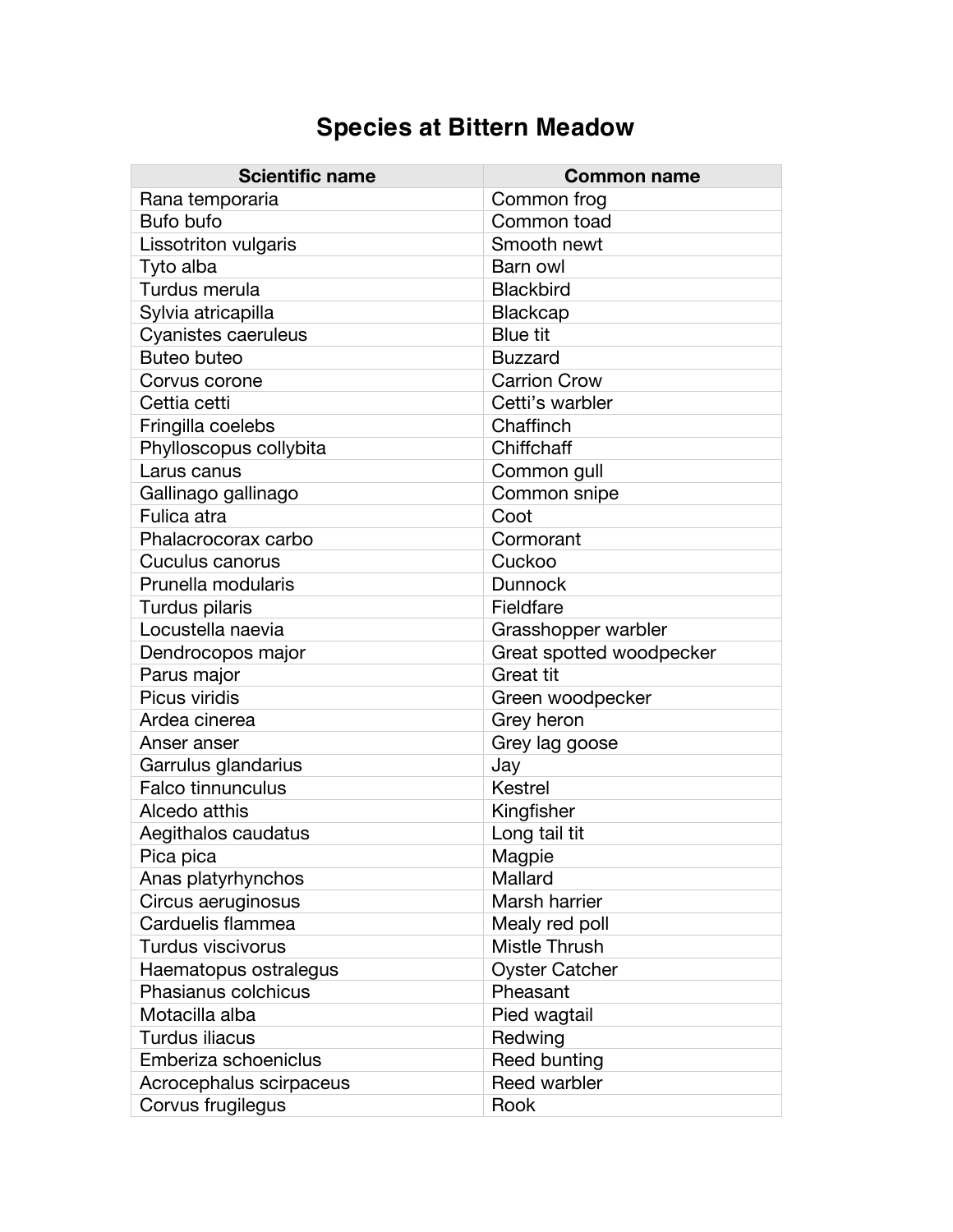| Acrocephalus schoenobaenus | Sedge warbler           |
|----------------------------|-------------------------|
| Turdus philomelos          | Song thrush             |
| Accipiter nisus            | Sparrow hawk            |
| Strix aluco                | <b>Tawny Owl</b>        |
| Anas crecca                | Teal                    |
| Sylvia communis            | White throat            |
| Phylloscopus trochilus     | <b>Willow warbler</b>   |
| Columba palumbus           | Wood pigeon             |
| Troglodytes troglodytes    | Wren                    |
| Emberiza citrinella        | Yellowhammer            |
| Hirundo rustica            | Swallow                 |
| Apus apus                  | Swift                   |
| Falco subbuteo             | Hobby                   |
| Grus grus                  | Common crane            |
| Alnus glutinosa            | Alder                   |
| Medicago lupulina          | <b>Black medick</b>     |
| <b>Rubus fruiticosus</b>   | Blackberry              |
| Rumex sanguineus           | <b>Bloody dock</b>      |
| Veronica beccabunga        | <b>Brooklime</b>        |
| Galium aparine             | Cleavers                |
| Agrostis capillaris        | Common bent             |
| Stellaria media            | Common chickweed        |
| Elymus repens              | Common couch grass      |
| Rurymchium praelongum      | Common feather moss     |
| Phragmites australis       | Common reed             |
| Calliergonella cuspidadta  | Common spear moss       |
| Valerina officianlis       | Common valerian         |
| Ranunculus aquatilis       | Common water crowfoot   |
| Callitriche stagnalis      | Common water starwort   |
| Anthriscus sylvestris      | Cow parsley             |
| Ranunculus repens          | Creeping buttercup      |
| Cirsium arvense            | <b>Creeping Thistle</b> |
| Bellis perennis            | Daisy                   |
| Taraxacum                  | Dandelion               |
| Cornus sanguinea           | Dogwood                 |
| Sambucus nigra             | Elder                   |
| Quercus robur              | English Oak             |
| Arrhenatherum elatius      | False oat grass         |
| Glyceria fluitans          | Floating sweet grass    |
| Myosotis scopioides        | Forget me not           |
| Lycopus europaeus          | Gipsywort               |
| Epilobium hirsutum         | Great willow herb       |
| Arctium minus              | Greater burdock         |
| Carex riparia              | Greater pond sedge      |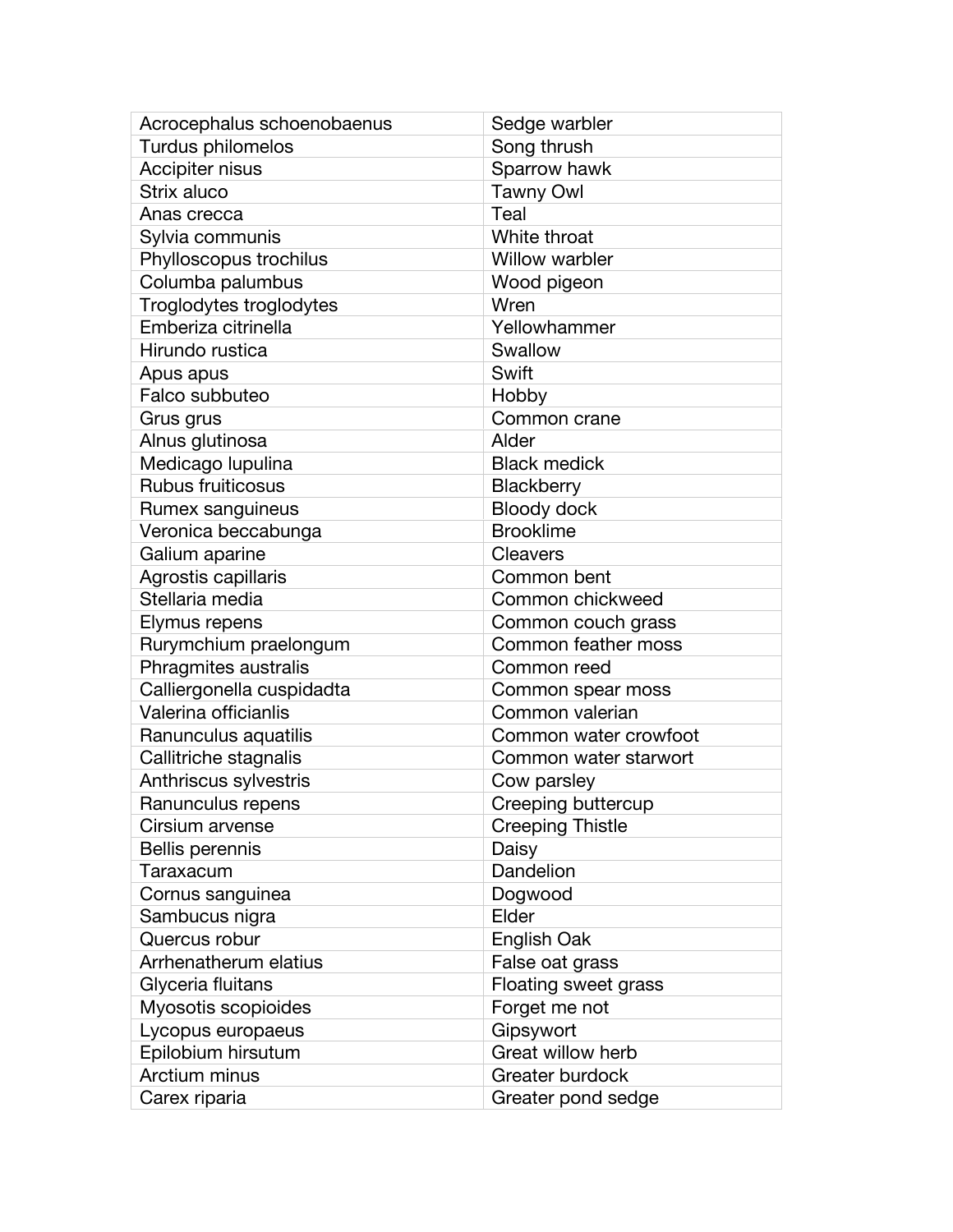| Carex paniculata        | Greater tussock sedge |
|-------------------------|-----------------------|
| Salix cinerea           | Grey willow           |
| Glechoma hederacea      | Ground ivy            |
| Senecio vulgaris        | Groundsel             |
| Viburnum opulus         | Guelder rose          |
| Cardamine hirsuta       | Hairy bittercress     |
| Juncus inflexus         | Hard rush             |
| Crataegus monogyna      | Hawthorn              |
| Corylus avellana        | Hazel                 |
| Calystegia sepium       | Hedge bindweed        |
| Conium maculatum        | Hemlock               |
| Eupatorium cannabinum   | Hemp agrimony         |
| Impatiens glandulifera  | Himalayan balsam      |
| Heracleum sphondylium   | Hogweed               |
| Arctium minus           | Lesser burdock        |
| Ranunculus ficaria      | Lesser celandine      |
| Scrophularia auriculata | Marsh figwort         |
| Alopecurus geniculatus  | Marsh foxtail         |
| Caltha palustris        | Marsh marigold        |
| Cirsium palustre        | Marsh thistle         |
| Stachys palustris       | Marsh Woundwort       |
| Hordeum secalinum       | Meadow barley         |
| Alopecurus pratensis    | Meadow foxtail        |
| Filipendula ulmaria     | Meadow sweet          |
| Peucedanum palustre     | <b>Milk Parsley</b>   |
| Lapsana communis        | Nipplewort            |
| Lythrum salicaria       | Purple loosestrife    |
| Lychnis flos-cuculi     | Ragged Robin          |
| Lamium purpureum        | Red dead nettle       |
| Festuca rubra           | Red fescue            |
| Phalaris arundinacea L  | Reed canary grass     |
| Typha latifolia         | Reed mace             |
| Glyceria maxima         | Reed sweet grass      |
| Poa trivialis           | Rough meadow grass    |
| Juncus effusus          | Soft rush             |
| Euonymus europeus       | Spindle               |
| Urtica dioica           | Stinging nettle       |
| Festuca arundinacea     | <b>Tall fescue</b>    |
| Vicia cracca            | <b>Tufted vetch</b>   |
| Mentha aquatica         | Water mint            |
| Lythrum fortula         | Water purslane        |
| Cardamine flexuosa      | Wavy bittercress      |
| Lamium album            | White dead nettle     |
| Salix alba              | White willow          |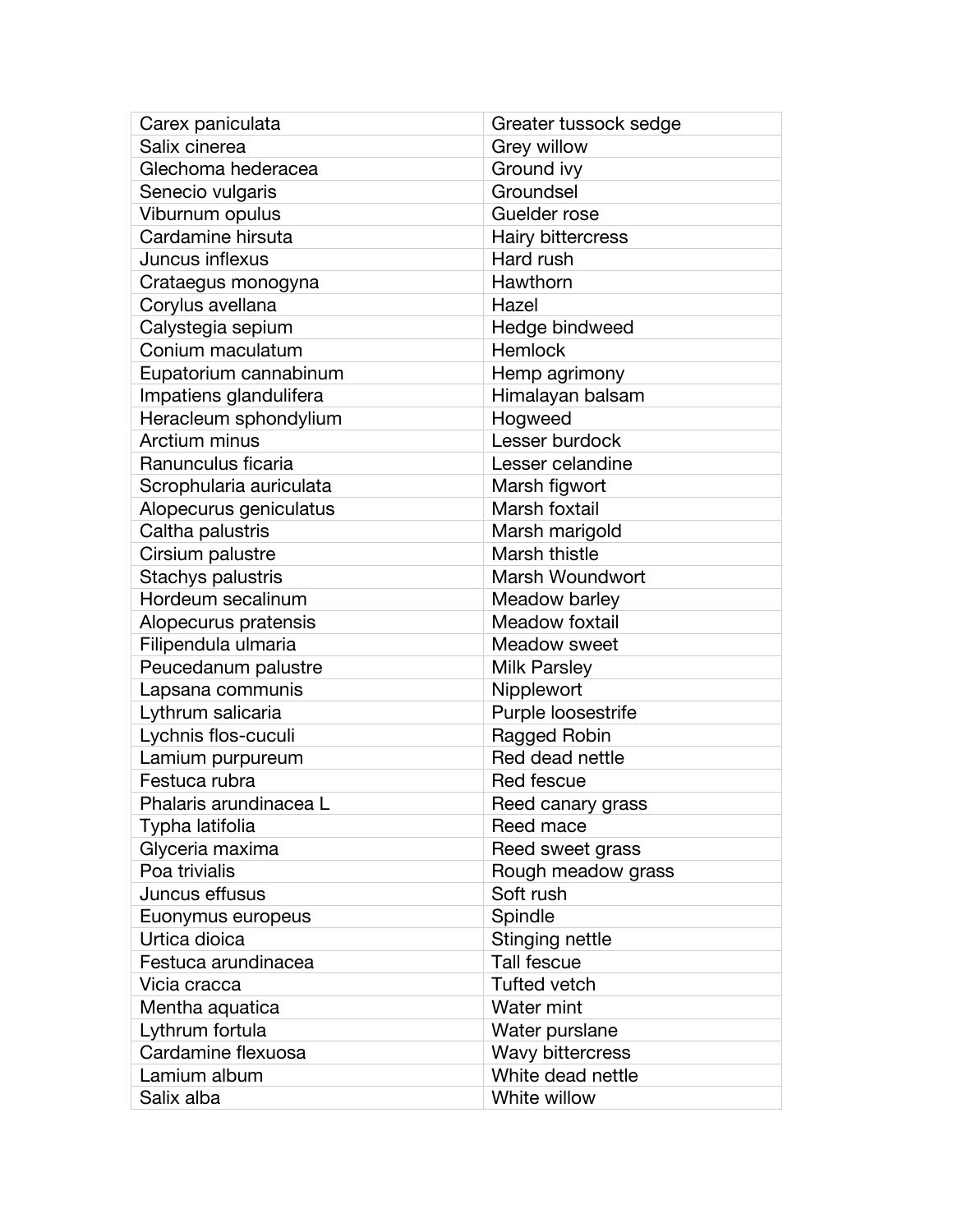| Angelica sylvestris       | Wild angelica                 |
|---------------------------|-------------------------------|
| Rosa canina               | Wild rose                     |
| Poa nemoralis             | Wood meadow grass             |
| Iris pseudacorus          | Yellow flag iris              |
| <b>Rhinanthus minor</b>   | <b>Yellow rattle</b>          |
| Trifolium repens          | White clover                  |
| Daedaleopsis confragosa   | <b>Blushing bracket</b>       |
| Coprinus micaceus         | Glistening ink cap            |
|                           | Honey fungus??                |
| Sarcoscypha coccinea      | Scarlet elf cup               |
| Coprinus comatus          | Shaggy ink cap                |
| Xylaria hypoxylon         | Stags Horn/Candlesnuff fungus |
| Calopteryx splendens      | <b>Banded Demoiselle</b>      |
| Orthetrum cancellatum     | <b>Black tailed skimmer</b>   |
| Gonepteryx rhamni         | <b>Brimstone</b>              |
| Libellula depressa        | <b>Broad bodied chaser</b>    |
| Aeshna grandis            | <b>Brown Hawker</b>           |
| Pyrochroa serraticornis   | <b>Cardinal beetle</b>        |
| Polygonia c-album         | Comma                         |
| Sympetrum striolatum      | Common darter                 |
| Rhagonycha fulva          | Common red soldier beetle     |
| Pholidoptera griseoaptera | Dark bush cricket             |
| Euthrix potatoria         | Drinker moth larva            |
| Lumbricus terrestris      | Earthworm                     |
| Arion ater                | European black slug           |
| Asellus aquaticus         | Fresh water hoglouse          |
| Gammarus pulex            | Fresh water shrimp            |
| Dytiscus sp.              | Great diving beetle           |
| Notonecta sp.             | Greater water boatman         |
| Harmonia axyridis         | Harlequin ladybird            |
| Vespa crabro              | Hornet                        |
| Pyrrhosoma nymphula       | Large Red Damselfly           |
| Corixa sp                 | Lesser water boatman          |
| Culicidae                 | Mosquito larvae               |
| Aeshna isosceles          | Norfolk Hawker                |
| Anthocharis cardamines    | Orange tip                    |
| Vanessa cardui            | Painted lady                  |
| Inachis io                | Peacock butterfly             |
| Gerris lacustris          | Pond skater                   |
| Vanessa atalanta          | <b>Red Admiral</b>            |
| Erythromma najas          | Red eyed damselfly            |
| Coccinella septumpunctata | Seven spotted ladybird        |
| Conocephalus dorsalis     | Short winged conehead         |
| Araneae                   | Spiders spp.                  |